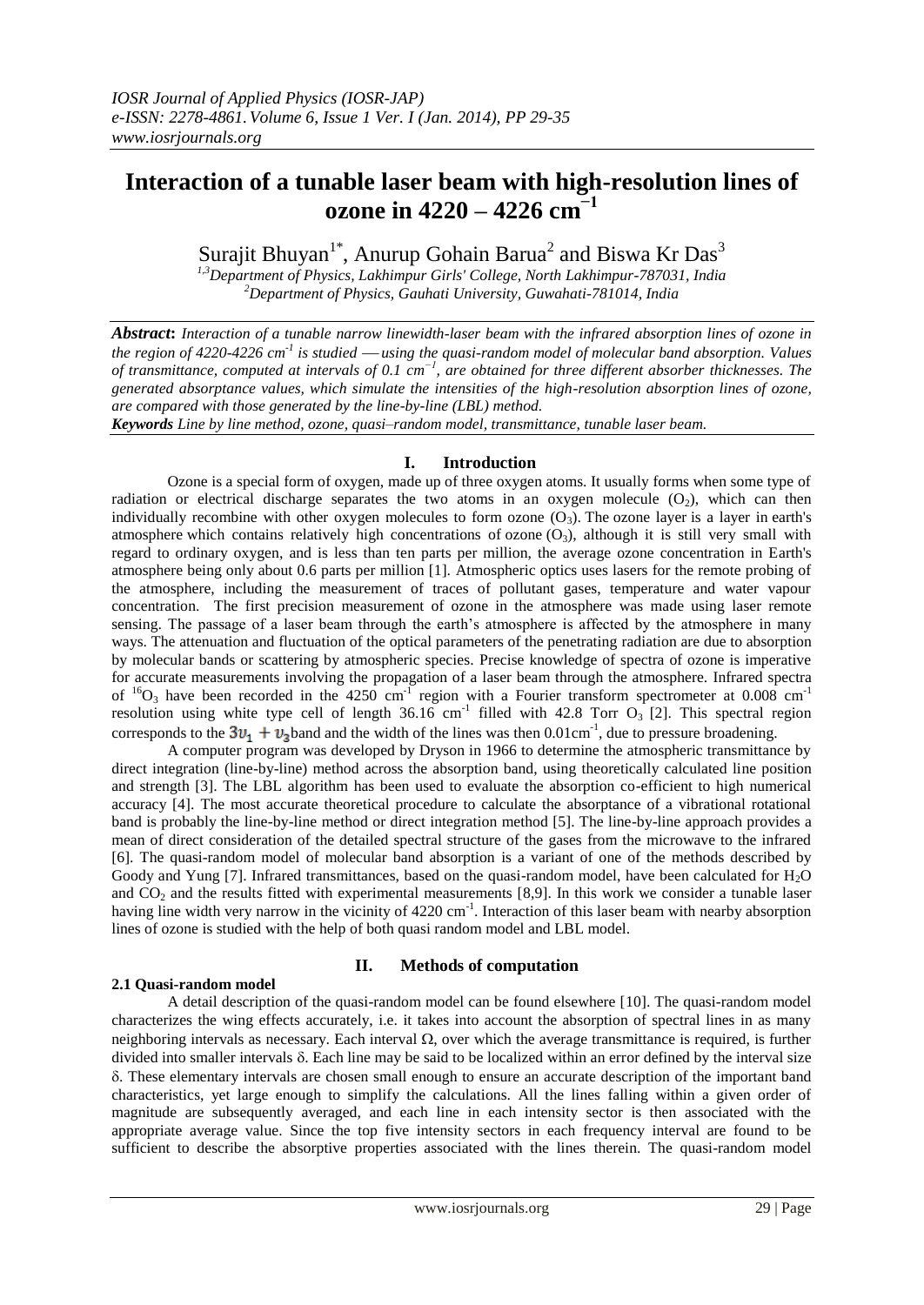localizes each line within an error defined by the interval size  $\delta$ . The transmittance at a frequency y, as affected by  $n_p$  lines within the interval  $\delta_p$  is computed from the expression

$$
T(v) = \prod_{i=1}^{5} \left\{ (1/\delta) \int_{\delta_p} \exp\left[ -\frac{S_i u \alpha / \pi}{(\nu - \nu_i)^2 + \alpha^2} \right] dv_i \right\}^{n_i}
$$
 (1)

where n<sub>i</sub> represents the number of lines within the intensity range i, which itself is characterized by an average intensity  $S_i$ ,  $\alpha$  is the half width at half maximum, u is the absorber thickness, and  $v_i$  refers to the centre of the line. The gases of the atmosphere are usually measured by the unit *atmosphere centimetre* (atm-cm). This measurement unit is used to define an atmospheric gas distributed along a path reduced to a layer at STP, provided the other gases are excluded. The resulting thickness is then expressed in atm-cm, given by *u = cLP*, where c is the fractional concentration of the absorber, L is the path length in cm and P is the pressure in atmosphere.

#### **2.2 Line–by–line model**

This method consists of calculating the absorption co-efficient, and then the transmittance, at a large numbers of frequency locations within the spectral range of interest. Since absorption co-efficient is a fast varying function of frequency, it has to be evaluated at very closely spaced locations. The total absorption coefficient at any frequency location is made up of contributions from a large number of lines in the vicinity of that frequency.

The monochromatic volume absorption coefficient  $k$  at a frequency  $v$  can be computed as

$$
k = \sum_{i=1}^{n} S_i b(v, v_i)
$$
\n<sup>(2)</sup>

Where b (v, v<sub>i</sub>) is the Lorentz shape factor defined by  
\n
$$
b(v, v_i) = \frac{\alpha / \pi}{(v - v_i)^2 + \alpha^2}
$$
\n(3)

The absorptance values are obtained from the expression  $A = 1 - T = 1 - e^{-ku}$ 

(4)

LBL computation though accurate, have the disadvantage that they require large computation times because a number of function  $S_i b(v_i, v_i)$  in sum may reach tens of thousands.

### **III. Computation of absorptance**

The calculation of the transmittance requires knowledge of the frequency and intensity of each and every spectral line which contributes significantly to the absorption in the frequency range of interest. The manuscript *Line position and intensities of the*  $3v_1 + v_3$  *band of ozone*, Journal of Molecular Spectroscopy 175, 296-302 (1996) is used to get the high resolution infrared lines of ozone in the vicinity of  $4220 \text{ cm}^{-1}$ . The maximum value is normalized to 0.1, and other values of intensity are taken relative to this. The lines considered are given in TABLE 1 along with the assigned intensities. The half width of the lines is taken as 0.01 cm<sup>-1</sup>. The entire spectrum in the range 4220–4226 cm<sup>-1</sup> is divided into frequency intervals 0.1 cm<sup>-1</sup> ( $\Omega$ ) wide. Each interval is divided into smaller intervals  $0.025 \text{ cm}^{-1}$  ( $\delta$ ). Using Simpson's rule of numerical integration, equation (1) is evaluated with the help of a computer program for three different masses per unit area (u): 0.1, 0.5 and 1 atm-cm. First, the transmittance values are calculated at the centers of 0.1 cm<sup>-1</sup> interval. Transmittances by the wings of lines at the left and right adjacent intervals are also included. The transmittance at the center of an interval is finally obtained as [9]

$$
T = T_j \prod_{i \neq j} T_i \tag{5}
$$

Next, transmittance values are obtained for another set of frequency intervals whose centers are shifted by half the interval size  $(0.05 \text{ cm}^{-1})$  from the original positions of the centers of the intervals. This is done in order to minimize the error associated with the occurrence of lines at frequencies near the edges of a given interval. The results for the shifted and un-shifted intervals are averaged, and thus we obtain the average transmittance over a  $0.1$  cm<sup>-1</sup> interval.

### **IV. Results and discussion**

Results of the study on the propagation of a  $4220 \text{ cm}^{-1}$  free electron laser beam through three different path lengths (0.1, 0.5 and 1 atm-cm) of the absorber (atmospheric ozone) are given in TABLE 2 and displayed in the Fig. 2, 3 and 4 for quasi-random-model and line-by-line model. The basic shapes of the absorptance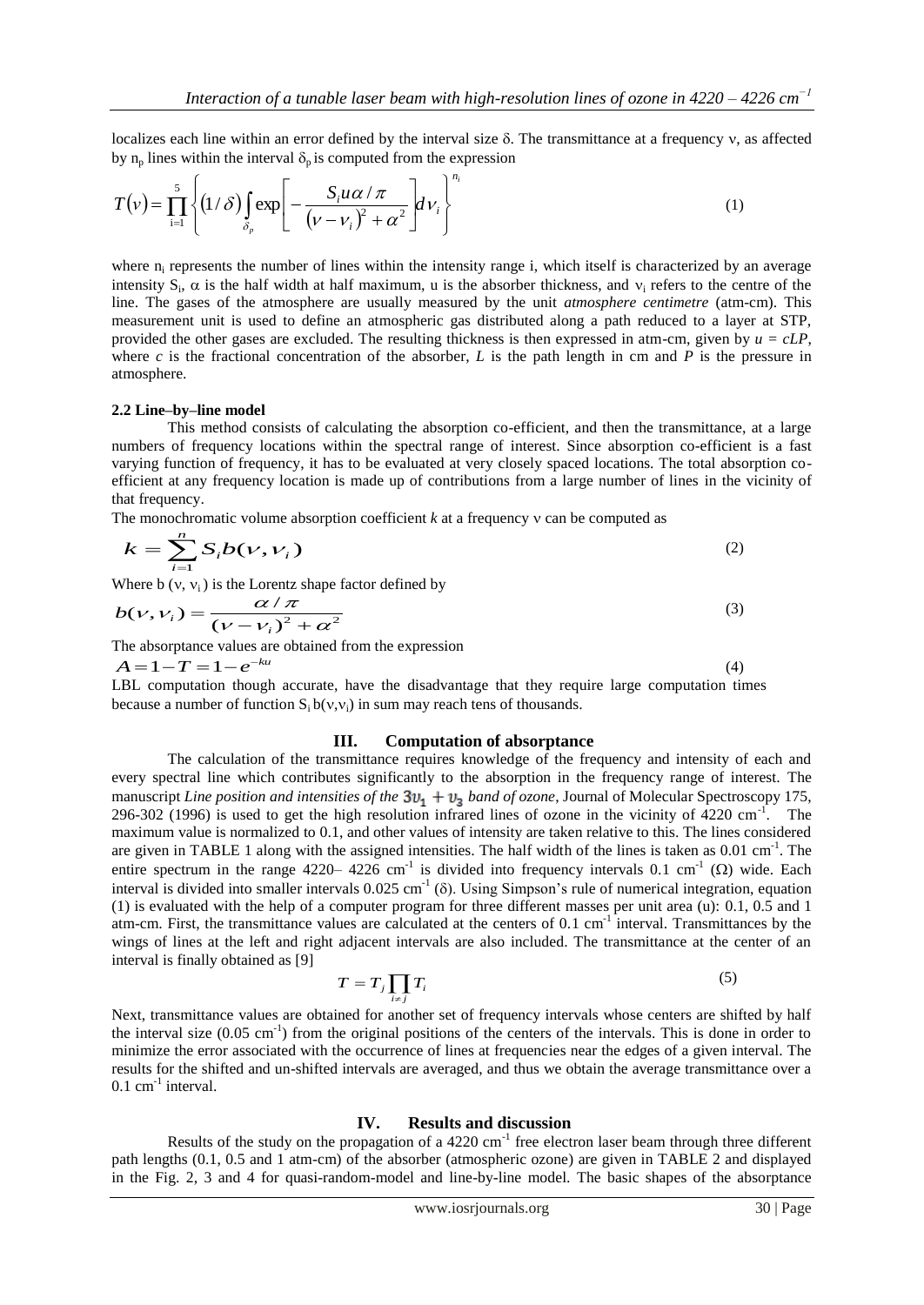versus frequency curves in the two models have come out to be similar. Because of the consideration of bands instead of lines, variations in quasi-random model values are generally observed to be not as sharp as those in the line-by-line values. The quasi-random curves are relatively smoother as compared to the LBL ones. The prominent absorptance peaks are observed due to the presence of very strong lines near those regions. Thus we see that the experimental data taken for this work agree well with the results. This concludes that the quasirandom model for simulating the intensity distribution by grouping the lines in a given frequency interval works reasonably well — a fact established in recent times for important atmospheric species like nitrogen [11, 12], sulphur dioxide [13] and methane [14].

## **V. Conclusion**

After comparing the results of the quasi-random-model with line-by-line method and experimental results, S. N. Tiwari and N. Mirakhur recommended the use of the quasi-random model for evaluation of the atmospheric radiation [15]. As concluded by Goody and Yung in their monograph [7], in some circumstances the random models might be sufficient, and required less computer time. From the figure it is evident that values obtained from the quasi-random model show reasonably good agreement with those generated from consideration of each line. Hence quasi-random model could be conveniently used in the case involving a large number of lines, for both accuracy and time saving. The frequency dependent absorptive power of molecule is an important topic in atmospheric optics and astrophysics and hence the application prospect of the quasirandom model in atmospheric optics is quite bright. In this work, the broadening of the lines is assumed to be homogeneous, as the rotational lines are observed to be sufficiently fine. Therefore, there is a scope to generalize the model for inhomogeneous broadening as well. Till now, a large number of high resolution absorption spectra of other diatomic and polyatomic molecules have been reported; the present work could easily be extended to these spectra. Temperature and pressure dependence of the linewidth, and consequently of the absorptance, is the aspect that calls for further research.

### **Acknowledgment**

One of the authors Surajit Bhuyan is grateful to the University Grant Commission, India, for the award of a Major Research Project no *F. No 41-890/2012(SR)*and to Dr. M. Pandit, Principal, Lakhimpur Girls' College for his necessary help.

#### **References**

- [1] [http://en.wikipedia.org/wiki/Ozone\\_layer](http://en.wikipedia.org/wiki/Ozone_layer) (accessed 4 December, 2013).
- [2] A. Barbe, O. Sulakshina, J. J. Plateaux, Vl. G. Tyuterev and S. Bouazza, Line position and intensities of the  $3\theta_1 + \theta_2$  band of ozone, *Journal of Molecular Spectroscopy 175*, 1996, 296-302.
- [3] V.G. Kunde, *Theoretical computations of the outgoing infrared radiance from a planetary atmosphere*, NASA TN-D- 4045, 1967.
- [4] L. Sparks, Efficient line-by-line calculation of absorption coefficients to high numerical accuracy, *Journal of Quantitative Spectroscopy & Radiative Transfer*, *57*, 1997, 631–650.
- [5] S. N. Tiwari, S. K. Gupta, *Accurate spectral modeling for infrared radiation*, NASA CR-152948, 1977.
- [6] B. A. Fomin, Effective interpolation technique for line- by-line calculations of radiation absorption in gases. *Journal of Quantitative Spectroscopy & Radiative Transfer*, *53*, 1995, 663–669.
- [7] R.M. Goody, *Atmospheric radiation: theoretical basis* (Ox- ford University Press, New York, 2002).
- [8] V.R. Stull, P.J. Wyatt, G.N. Plass, The infrared transmittance of water vapor, *Applied Optics*, *3*, 1964, 229–241.
- [9] V.R. Stull, P.J. Wyatt, G.N. Plass, The infrared transmittance of carbon dioxide. *Applied Optics*, *3*, 1964, 243–254.
- [10] V.R. Stull, P.J. Wyatt, G.N. Plass, Quasi-random model of band absorption, *Journal of Optical Society of America*, *52*, 1962, 1209.
- [11] A. Gohain Barua, S.S. Jois, S. Bhuyan, Interaction of a laser beam with the rotational lines of nitrogen in the wavelength region of 5700 Å, *Applied Optics*, *46(23)*, 2007, 5738.
- [12] A. Gohain Barua, A.K. Bora, S.S. Jois, Propagation of a 575-nm dye laser beam through nitrogen. *Journal of Atmospheric & Solar Terrestrial Physics*, *68*, 2006, 1330–1333.
- [13] A. Gohain Barua, S. Bhuyan, Interaction of 4 μm laser beam with absorption lines of sulphur dioxide, *Indian Journal of Pure & Applied Physics*, *46(9)*, 2008, 617–620.
- [14] A. Gohain Barua, P. Goswami, Interaction of a tunable laser beam with high resolution lines of methane in 9190-9199 cm-1 , *Journal of Optics*, *42(1)*, 37-41, 2013.
- [15] S. N. Tiwari, N. Mirakhur, *Feasibility of quasi-random band model in evaluating atmospheric radiance*, Final report, Old Dominion University, Norfolk, VA, 1980.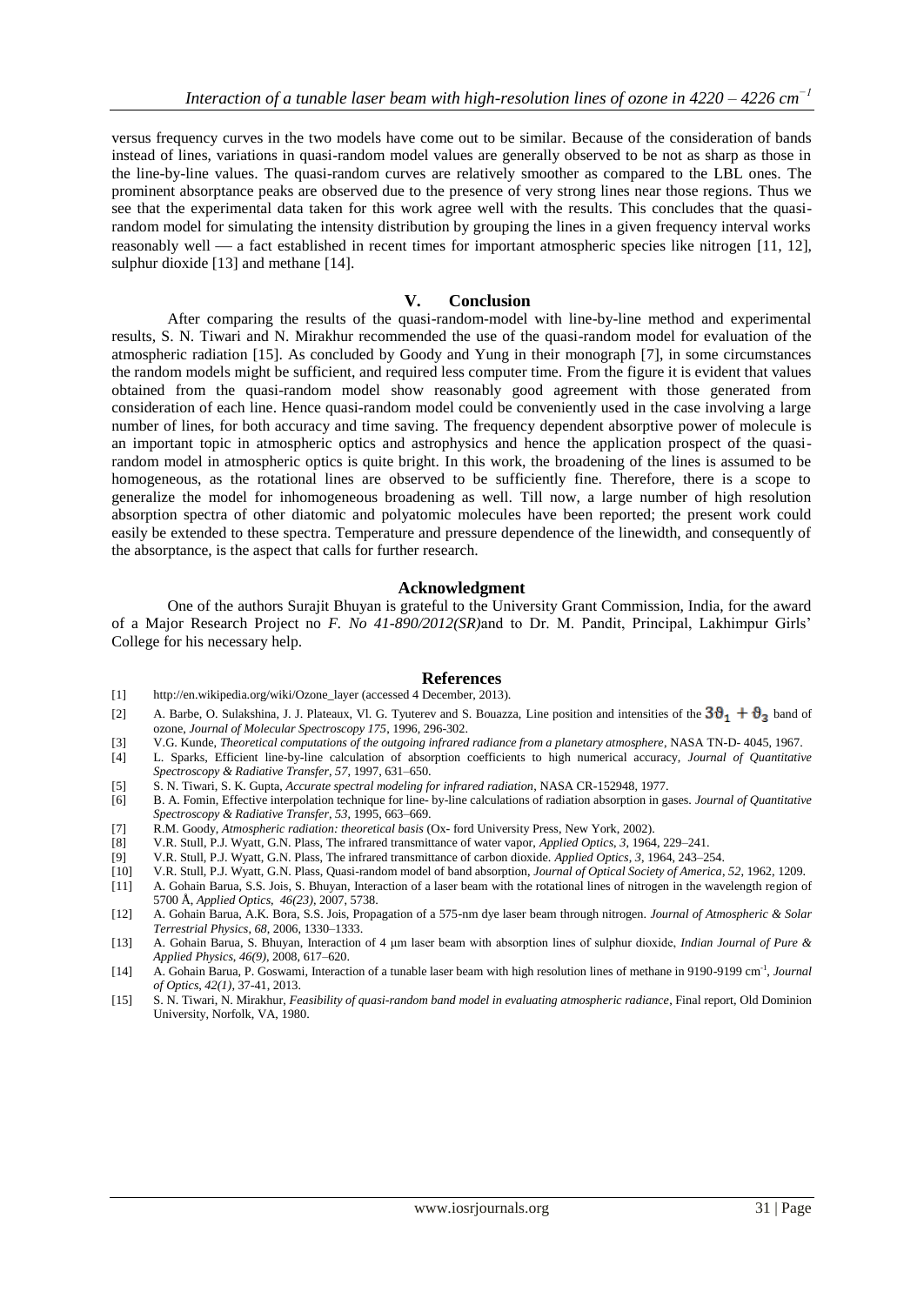| Frequency                 | Intensity | Frequency                 | Intensity |
|---------------------------|-----------|---------------------------|-----------|
| $\mathsf{cm}^{\text{-1}}$ |           | $\mathsf{cm}^{\text{-1}}$ |           |
| 4220.0370                 | 0.077     | 4223.0680                 | 0.014     |
| 4220.0791                 | 0.020     | 4223.1814                 | 0.009     |
| 4220.2246                 | 0.078     | 4223.2165                 | 0.060     |
| 4220.3787                 | 0.054     | 4223.2652                 | 0.038     |
| 4220.3798                 | 0.014     | 4223.6997                 | 0.072     |
| 4220.4814                 | 0.036     | 4223.7763                 | 0.030     |
| 4220.5402                 | 0.009     | 4223.9923                 | 0.050     |
| 4220.8579                 | 0.064     | 4224.1098                 | 0.082     |
| 4221.0407                 | 0.027     | 4224.1281                 | 0.094     |
| 4221.2063                 | 0.046     | 4224.1465                 | 0.021     |
| 4221.2855                 | 0.073     | 4224.3764                 | 0.014     |
| 4221.4117                 | 0.081     | 4224.5990                 | 0.063     |
| 4221.4585                 | 0.020     | 4224.6216                 | 0.040     |
| 4221.7357                 | 0.014     | 4224.6502                 | 0.091     |
| 4221.8086                 | 0.057     | 4225.0725                 | 0.075     |
| 4221.8727                 | 0.009     | 4225.1085                 | 0.030     |
| 4221.8850                 | 0.082     | 4225.3235                 | 0.094     |
| 4221.8851                 | 0.038     | 4225.3243                 | 0.086     |
| 4222.2684                 | 0.068     | 4225.3495                 | 0.052     |
| 4222.4204                 | 0.029     | 4225.4548                 | 0.021     |
| 4222.4687                 | 0.078     | 4225.5030                 | 0.100     |
| 4222.4827                 | 0.084     | 4225.6610                 | 0.014     |
| 4222.6112                 | 0.048     | 4225.7381                 | 0.098     |
| 4222.8084                 | 0.090     | 4225.9541                 | 0.041     |
| 4222.8144                 | 0.021     | 4225.9583                 | 0.065     |
| 4223.0178                 | 0.088     |                           |           |

**TABLE 1**: Ozone lines affecting the propagation of 2.4  $\mu$ m tunable laser beam.

TABLE 2: Absorptance of a 2.4  $\mu$ m laser beam by atmospheric ozone for three different amounts of absorber thickness.

| Frequency | $u = 0.1$ atm-cm |            | $u = 0.5$ atm-cm |       | $u = 1$ atm-cm |       |
|-----------|------------------|------------|------------------|-------|----------------|-------|
| $cm^{-1}$ |                  | in<br>in   |                  |       | in             |       |
|           |                  |            |                  |       |                |       |
|           | QRM              | <b>LBL</b> | QRM              | LBL   | QRM            | LBL   |
| 4220.087  | 58.28            | 4.92       | 67.72            | 22.30 | 76.46          | 39.62 |
| 4220.187  | 58.28            | 1.90       | 67.72            | 9.05  | 76.46          | 17.27 |
| 4220.287  | 60.29            | 0.98       | 74.68            | 4.81  | 84.89          | 9.39  |
| 4220.387  | 61.65            | 12.55      | 78.54            | 48.85 | 88.91          | 73.83 |
| 4220.487  | 61.73            | 8.70       | 78.76            | 36.55 | 89.14          | 59.74 |
| 4220.587  | 57.71            | 0.36       | 65.78            | 1.80  | 73.19          | 3.56  |
| 4220.687  | 55.40            | 0.19       | 55.77            | 0.94  | 56.23          | 1.87  |
| 4220.787  | 55.96            | 0.49       | 58.47            | 2.44  | 61.38          | 4.82  |
| 4220.887  | 55.96            | 2.25       | 58.47            | 10.74 | 61.38          | 20.33 |
| 4220.987  | 56.23            | 0.52       | 59.74            | 2.57  | 63.70          | 5.08  |
| 4221.087  | 56.06            | 0.65       | 58.95            | 3.19  | 62.27          | 6.28  |
| 4221.187  | 60.51            | 3.43       | 74.98            | 16.03 | 84.80          | 29.49 |
| 4221.287  | 61.01            | 20.72      | 76.51            | 68.67 | 94.01          | 90.19 |
| 4221.387  | 60.77            | 4.01       | 75.78            | 18.50 | 93.63          | 33.58 |
| 4221.487  | 56.35            | 1.30       | 60.26            | 6.33  | 84.18          | 12.25 |
| 4221.587  | 55.66            | 0.30       | 57.04            | 1.47  | 58.70          | 2.92  |
| 4221.687  | 55.51            | 0.51       | 58.87            | 2.53  | 62.12          | 5.00  |
| 4221.787  | 63.36            | 3.81       | 83.43            | 17.64 | 93.00          | 32.17 |
| 4221.887  | 63.24            | 31.70      | 83.15            | 85.13 | 92.77          | 97.79 |
| 4221.987  | 63.19            | 0.54       | 81.99            | 2.69  | 91.74          | 5.32  |
| 4222.087  | 55.31            | 0.28       | 55.31            | 1.38  | 55.31          | 2.73  |
| 4222.187  | 59.54            | 0.51       | 71.90            | 2.50  | 81.02          | 4.93  |
| 4222.287  | 59.82            | 5.01       | 72.84            | 22.68 | 82.26          | 40.21 |
| 4222.387  | 68.29            | 1.66       | 90.88            | 8.01  | 97.57          | 15.38 |
| 4222.487  | 67.42            | 25.04      | 89.72            | 76.33 | 97.01          | 94.40 |
| 4222.587  | 67.20            | 2.79       | 89.36            | 13.20 | 96.80          | 24.65 |
| 4222.687  | 63.85            | 0.70       | 83.29            | 3.46  | 95.21          | 6.80  |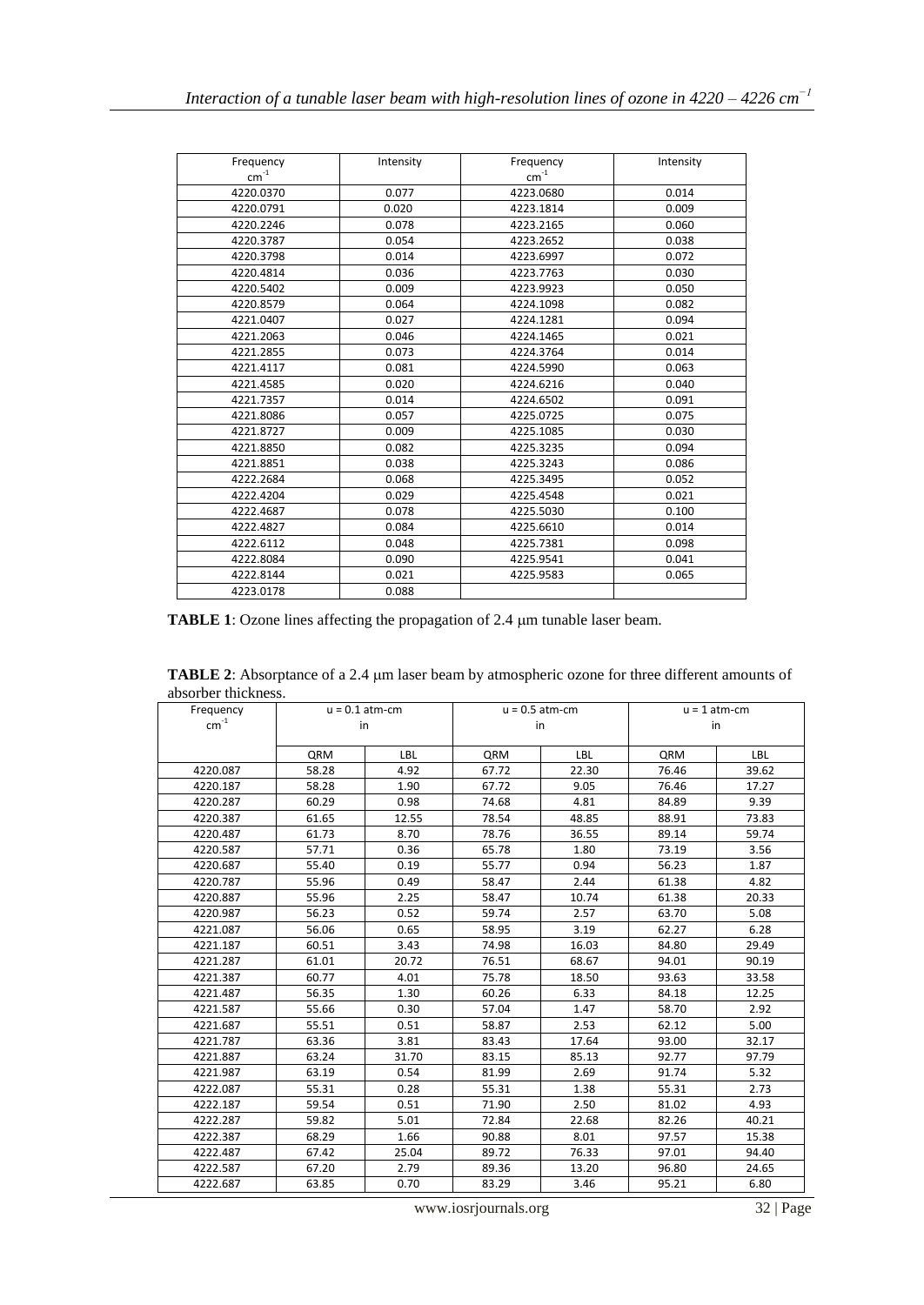|          |       |       |       |       | meraciion of a imable laser beam with high-resounton thies of ozone in $7220 - 7220$ cm |       |
|----------|-------|-------|-------|-------|-----------------------------------------------------------------------------------------|-------|
|          |       |       |       |       |                                                                                         |       |
| 4222.787 | 61.14 | 5.96  | 76.42 | 26.44 | 90.85                                                                                   | 45.90 |
| 4222.887 | 61.93 | 0.87  | 78.71 | 4.28  | 92.53                                                                                   | 8.37  |
| 4222.987 | 58.02 | 2.93  | 63.98 | 13.83 | 70.82                                                                                   | 25.74 |
| 4223.087 | 58.97 | 1.81  | 67.88 | 8.73  | 76.78                                                                                   | 16.69 |
| 4223.187 | 58.12 | 4.45  | 64.42 | 20.37 | 71.55                                                                                   | 36.56 |
| 4223.287 | 55.31 | 2.59  | 55.31 | 12.32 | 55.31                                                                                   | 23.12 |
| 4223.387 | 55.31 | 0.26  | 55.31 | 1.30  | 55.31                                                                                   | 2.58  |
| 4223.487 | 55.31 | 0.19  | 55.31 | 0.93  | 55.31                                                                                   | 1.84  |
| 4223.587 | 59.89 | 0.31  | 72.94 | 1.52  | 82.18                                                                                   | 3.01  |
| 4223.687 | 61.63 | 8.61  | 78.18 | 36.23 | 88.22                                                                                   | 59.34 |
| 4223.787 | 61.63 | 4.78  | 78.18 | 21.70 | 88.22                                                                                   | 38.69 |
| 4223.887 | 60.35 | 0.44  | 74.78 | 2.20  | 84.91                                                                                   | 4.35  |
| 4223.987 | 64.13 | 12.08 | 84.05 | 47.47 | 93.40                                                                                   | 72.41 |
| 4224.087 | 64.34 | 6.13  | 84.43 | 27.12 | 93.72                                                                                   | 46.88 |
| 4224.187 | 61.55 | 1.77  | 77.74 | 8.54  | 87.69                                                                                   | 16.34 |

4224.287 | 56.48 | 0.40 | 60.62 | 1.99 | 65.16 | 3.94 4224.387 | 56.23 | 2.32 | 59.65 | 11.08 | 63.44 | 20.94 4224.487 | 60.55 | 0.47 | 75.28 | 2.32 | 85.34 | 4.59 4224.587 | 60.56 | 9.52 | 75.33 | 39.36 | 85.44 | 63.23 4224.687 | 60.56 | 2.60 | 75.33 | 12.32 | 85.44 | 23.12 4224.787 | 56.24 | 0.36 | 59.73 | 1.80 | 63.67 | 3.58 4224.887 | 55.31 | 0.26 | 55.31 | 1.30 | 55.31 | 2.59 4224.987 | 61.75 | 0.54 | 78.47 | 2.68 | 88.49 | 5.28 4225.087 | 61.75 | 9.16 | 78.47 | 38.14 | 88.49 | 61.73 4225.187 | 63.33 | 0.79 | 82.54 | 3.89 | 92.41 | 7.62 4225.287 | 57.66 | 4.46 | 65.86 | 20.41 | 73.84 | 36.66 4225.387 | 63.68 | 2.94 | 82.99 | 13.84 | 92.53 | 25.77 4225.487 | 62.12 | 9.47 | 79.02 | 39.21 | 88.67 | 63.04 4225.587 | 61.79 | 0.86 | 78.08 | 4.23 | 87.65 | 8.28 4225.687 | 56.44 | 1.94 | 60.68 | 9.33 | 65.35 | 17.79 4225.787 | 56.44 | 1.49 | 60.68 | 7.21 | 65.35 | 13.90 4225.887 | 56.30 | 0.89 | 60.04 | 4.38 | 64.21 | 8.57 4225.987 | 55.31 | 3.39 | 60.43 | 15.83 | 64.93 | 29.65

*Interaction of a tunable laser beam with high-resolution lines of ozone in 4220 – 4226 cm −1*



**FIGURE 1**: High-resolution lines of ozone.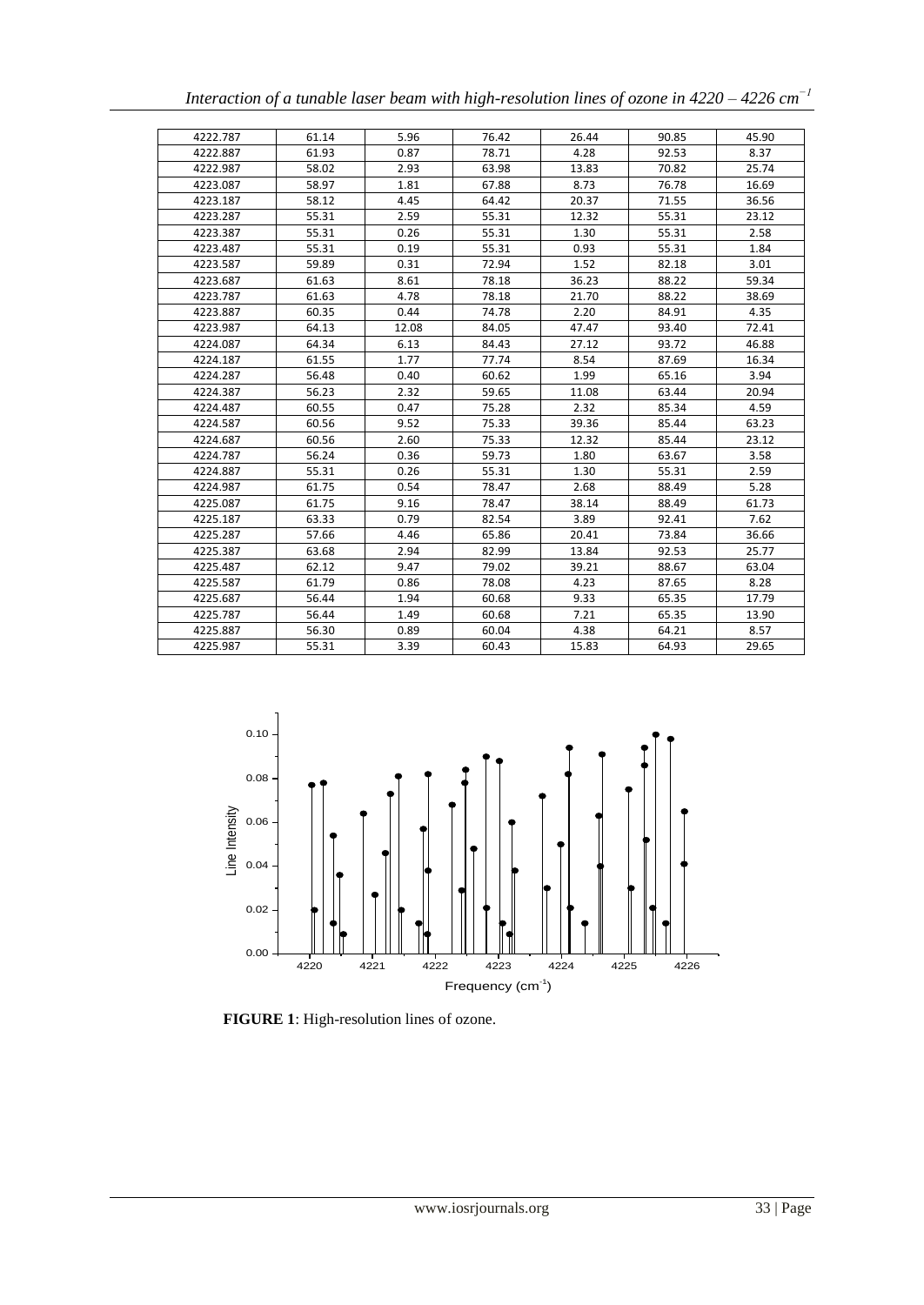

**FIGURE 2**: Transmission of a 2.4  $\mu$ m laser beam through 0.1 atm-cm thickness of ozone.



**FIGURE 3**: Transmission of a 2.4  $\mu$ m laser beam through 0.5 atm-cm thickness of ozone.